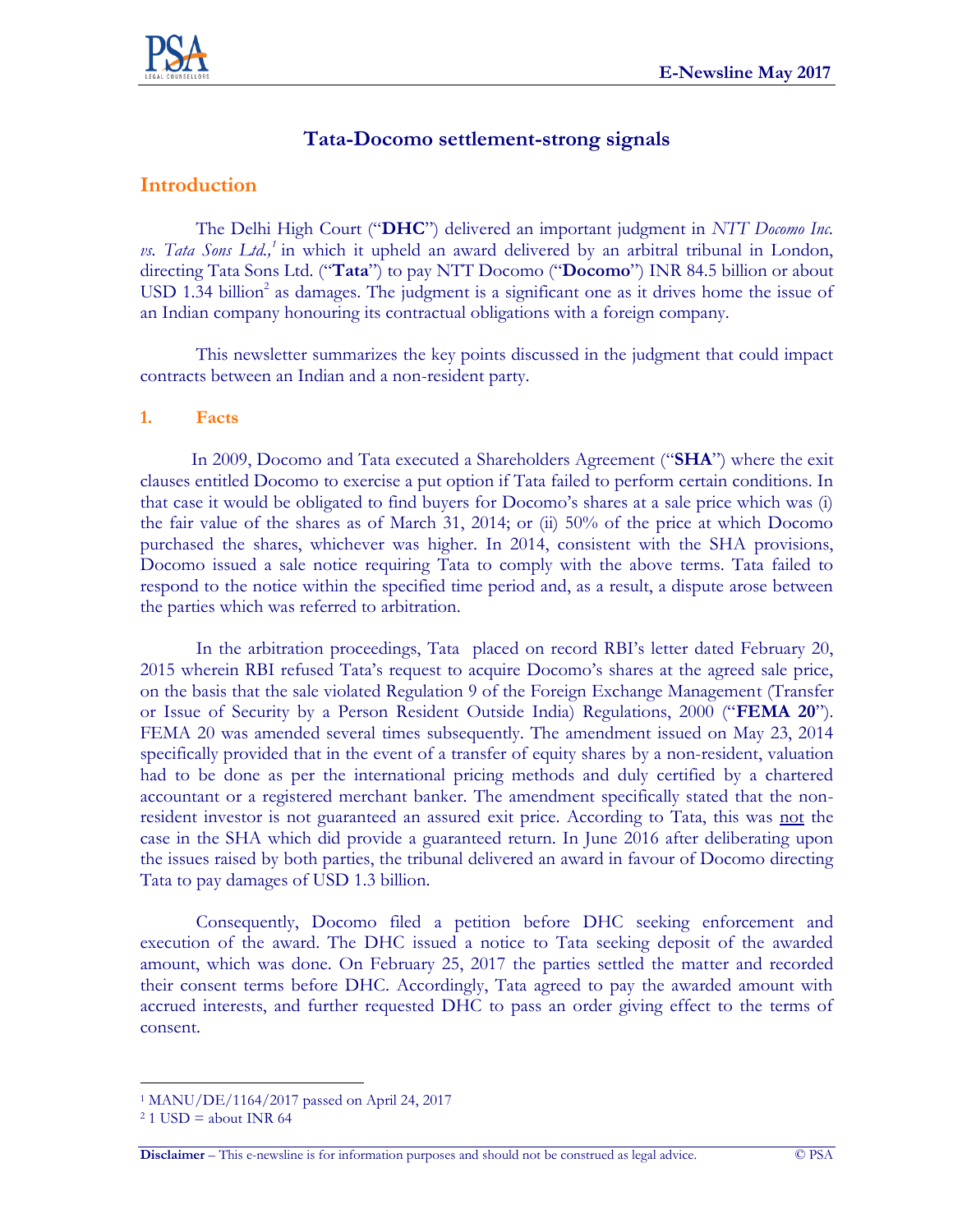Meanwhile, RBI filed an intervention application in the DHC proceedings on the grounds that the consent terms sought to be enforced were refused by RBI under FEMA 20 and its amendments, and its enforcement would violate the public policy of India. The DHC passed a final order wherein it dismissed the intervention petition and upheld the award passed by the tribunal.

## **2. Decision of the arbitral tribunal**

It is necessary to examine the findings of the arbitral tribunal which gave a considered award on various issues identified by the parties, including the need for prior RBI approval as well as challenges in performance due to statutory constraints. The tribunal held that the exit clause contemplated two different methods of performance which meant the parties were aware of the limitations that could impede them from executing an option. Hence, an alternative was agreed. The obligation on Tata was to find a buyer for Docomo's sale shares on the stipulated price. Clearly, the intent would have been to avail an alternative which was possible, in fact and in law. The tribunal was of the firm view that "*Docomo had an unqualified right to a method of performance that did not violate applicable law. Performance did not require special permission of RBI since certain methods of performance were covered by general permissions*" Since Tata failed to perform, it breached the SHA thereby entitling Docomo to damages. Thus, the monetary award covered price for shares, accrued interest on that price and arbitral and legal costs.

## **3. DHC proceedings**

As stated, the parties agreed to settle the matter and recorded their consent terms with the DHC. However, RBI had filed its intervention application prior to the parties reaching a consensus. DHC gave a fair chance to RBI to defend itself but raised a fundamental question about its *locus standi* since the RBI was not a party to the award. RBI contended that the effect of the award was to remit money overseas in foreign exchange, so its role cannot be negated. They further stipulated that the award provided that "FEMA regulations need not be looked into" and this was illegal and contrary to public policy of India. After hearing all the parties, the court concluded that:

- there is no statutory provision which permits a third party to intervene in judicial proceedings where it was not involved in the first place (RBI was not a part of arbitration proceedings)
- discussion of statutory powers and functions of a regulator in proceedings does not entitle that body to acquire *locus standi* to participate, without any corresponding legal provision
- foreign awards can be refused only to parties to an arbitration agreement and proceedings and RBI was not a party in it either
- if the legislature intended to include RBI in matters where the enforcement of an arbitral award would result in remitting money outside India, an express provision would have been clearly mentioned in the Arbitration and Conciliation Act, 1996 ("**Act**"). Since this was not the case, RBI was bound by the award.

RBI's second issue was regarding the effect of the contractual provision which, according to them, provided an "assured return" to a non-resident entity. Such guaranteed return was in express violation of FEMA 20 and the amendment of May 20, 2014 as discussed in section 1 above.